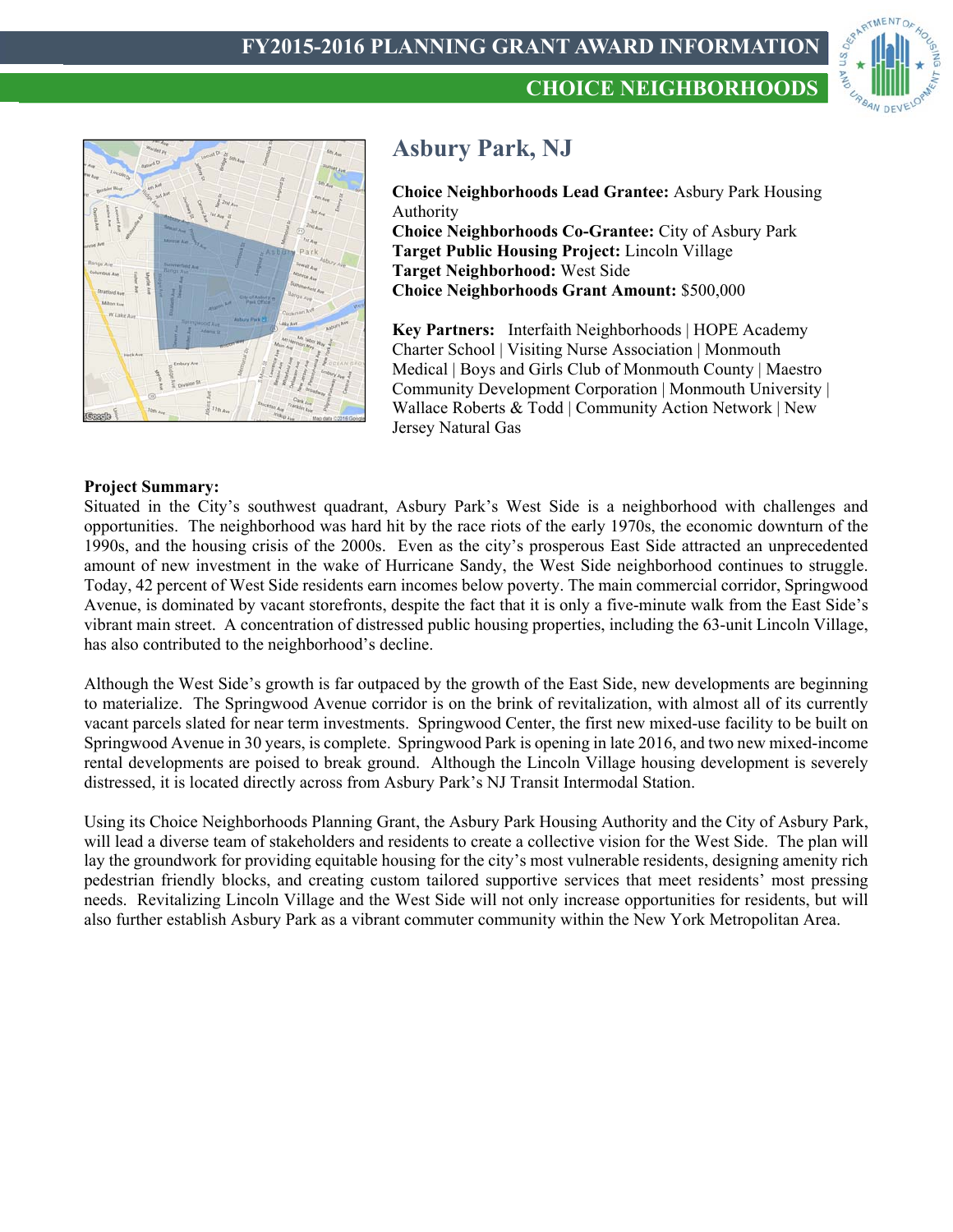



# **Brownsville, Texas**

**Choice Neighborhoods Lead Grantee:** Housing Authority of the City of Brownsville **Choice Neighborhoods Co-Grantee:** City of Brownsville **Target Public Housing Project:** Buena Vida **Target Neighborhood:** Buena Vida **Choice Neighborhoods Grant Amount:** \$500,000

**CHOICE NEIGHBORHOODS**

## **Key Partners:**

Buena Vida Resident Advisory Board | Brownsville Independent School District | United Way of Southern Cameron County | University of Texas Rio Grande Valley | Brownsville Wellness Coalition | Community Development Corporation of Brownsville |Carmiros, Ltd.

## **Project Summary:**

Settled on the northern bank of the Rio Grande, the City of Brownsville is located at the southernmost tip of Texas. While Brownsville is home to one of the fastest growing manufacturing sectors in the nation, the City is frequently cited as having one of the highest poverty rates in the United States. Adjacent to downtown, the Buena Vida neighborhood is one of the oldest neighborhoods in Brownsville. The neighborhood includes the oldest public housing development within the City – Buena Vida apartments. The Buena Vida public housing development was constructed in 1940, and after 75 years, the 150-unit development is severely distressed and requires significant rehabilitation.

As a historic City on the US-Mexico border, Brownsville is uniquely situated for economic growth. The Buena Vida neighborhood and surrounding downtown core have unique assets to build upon, including historic buildings; walkable tree lined streets; regional amenities including the museums and parks of the Mitte Cultural District; and downtown Brownsville shops and services. The Buena Vida neighborhood is also close to the Texas Southmost College and the University of Texas Rio Grande Valley. In order to help the City ensure the whole community benefits from this growth potential, Strong Cities, Strong Communities has been providing technical assistance to help advance the City's infrastructure development, education and human capital, and public health promotion objectives.

With the award of a Choice Neighborhoods Planning Grant, the Housing Authority of the City of Brownsville and the City of Brownsville will leverage the existing Strong Cities, Strong Communities designation to bring additional resources to the neighborhood. The planning team will also build from recent community visioning efforts and employ a community-based, bottom-up strategic planning approach. The vision for Choice Neighborhoods will include connecting Buena Vida residents to the larger Brownsville community, connecting residents and elementary schools to local universities, connecting the neighborhood to Downtown Brownsville, and connecting neighborhood history and culture to a positive future.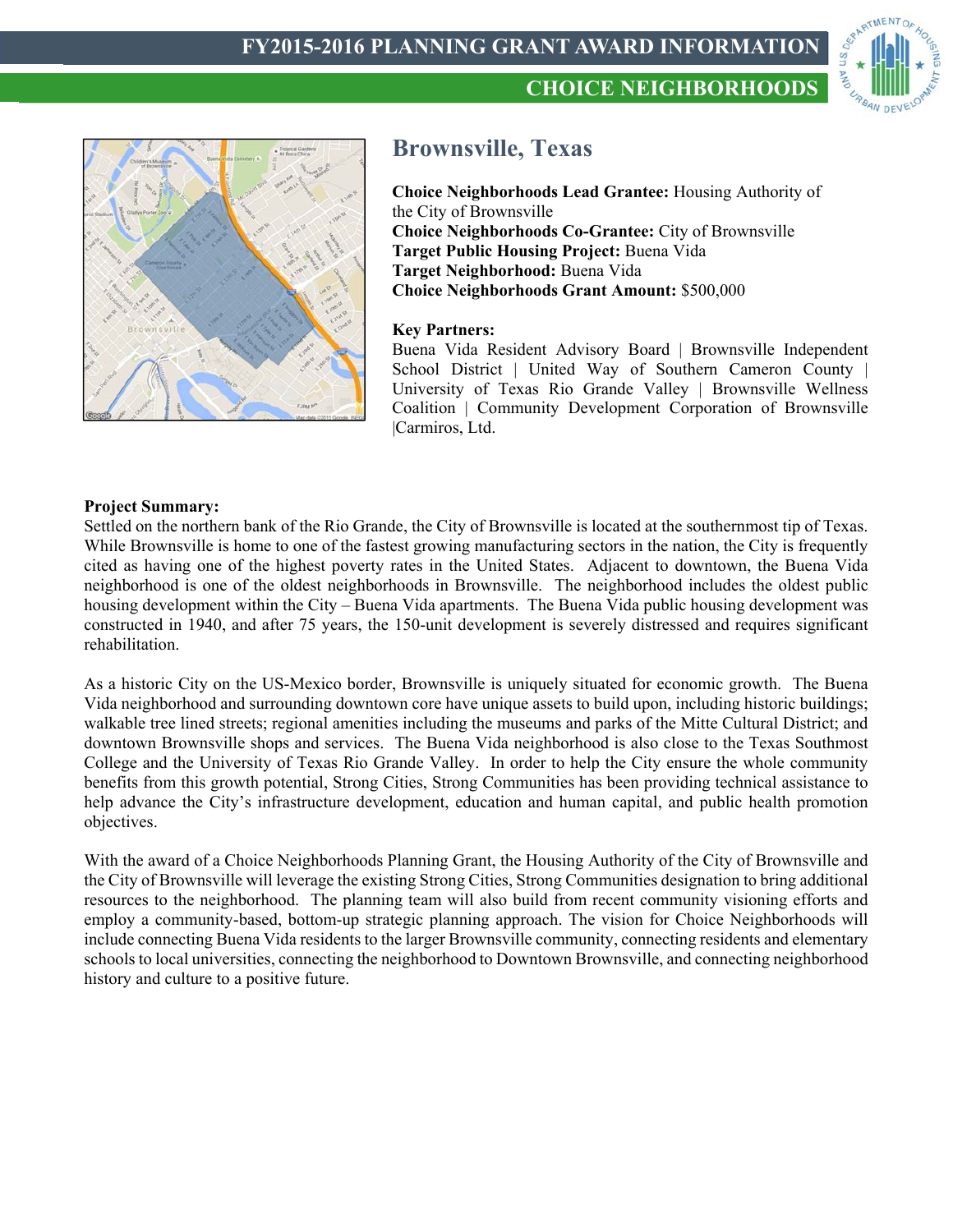



# **Dayton, Ohio**

**Choice Neighborhoods Lead Grantee:** Greater Dayton Premier Management **Choice Neighborhoods Co-Grantee:** City of Dayton **Target Public Housing Project:** DeSoto Bass Courts and Hilltop Homes **Target Neighborhood:** DeSoto Bass **Choice Neighborhoods Grant Amount:** \$1,500,000 million

**CHOICE NEIGHBORHOODS**

**Key Partners:** University of Dayton | CountyCorp's Housing Source Division | Montgomery County Land Bank | Goodwill Easter Seals Miami Valley | Montgomery County | CareSource | Dayton Public Schools | Public Health Dayton and Montgomery County | Human Relations Council | Family and Children First Council | United Way | Miami Valley Regional Planning Commission | Dayton Foundation | PNC | Regional Transit Authority | CityWide Development Corporation

## **Project Summary:**

When the city of Dayton lost thousands of jobs in the wake of the manufacturing sector's decline, the neighborhoods in West Dayton were hit particularly hard. Between 2000 and 2010, the DeSoto Bass neighborhood, located in West Dayton, lost 23 percent of its population. Today, the DeSoto Bass neighborhood has higher crime rates, higher vacancy rates, and lower homeownership rates that the rest of the city and over half of its residents live in poverty. Located within DeSoto Bass are the 354-unit Desoto Bass Courts and 201-unit Hilltop Homes developments, two of the city's oldest, largest, and most segregated public housing developments.

While the DeSoto Bass neighborhood has many challenges, there have likewise been new investments. Over the last decade, a new career center and warehouse, a key bridge replacement, and the Kindred Hospital have been developed. Recently, the City invested approximately \$7.8 million in brownfield cleanup and is now positioning more than 50 acres of land for redevelopment. The area also has a strong social fabric – with more than 160 churches or faith-based community locations – and a desirable location: Dayton's central business district. The Veterans Administration Medical Center, a major hospital and employer, and the University of Dayton are located within a mile of the target area.

With its Choice Neighborhoods Planning and Action Grant, the Desoto Bass Choice Neighborhoods team will create a Transformation Plan that capitalizes on these assets and repositions the neighborhood. Greater Dayton Premier Management, along with the City of Dayton, will lead a two-year, community planning process. Building upon this plan, the Desoto Bass Choice Neighborhoods team will be able to use \$1 million of the Planning and Action Grant funds to support community and economic development activities to jumpstart the implementation of the Transformation Plan and position the neighborhood for reinvestment.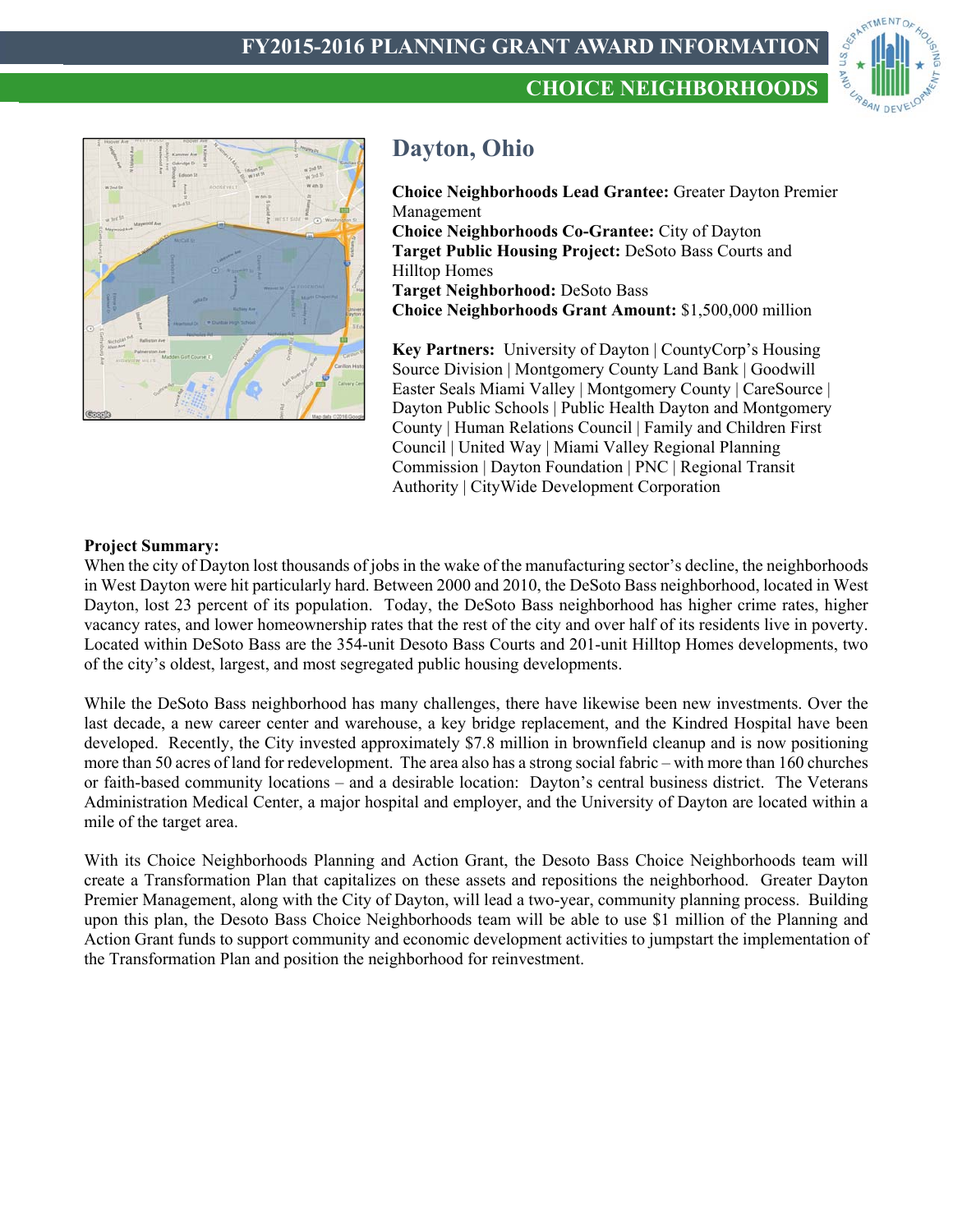





# **Louisville, Kentucky**

**Choice Neighborhoods Lead Grantee:** Louisville Metro Housing Authority **Target Public Housing Project:** Beecher Terrace **Target Neighborhood:** Russell **Choice Neighborhoods Grant Amount:** \$1,000,000

#### **Key Partners:**

City of Louisville | Louisville Central Community Centers, Inc. | Jefferson County Public Schools | University of Louisville | Kentuckiana Works | Center For Neighborhoods | Community Ventures Corporation | New Directions Housing Corporation | St. Peter's Church/Molo Village CDC | YMCA | Metro United Way | Cities United | Seed Capital KY | Louisville Free Public Library | C. E. & S. Foundation | Housing Partnership, Inc. | Telesis Corporation

#### **Project Summary:**

The Russell neighborhood lies near Louisville's vibrant Downtown and Central Business District, but is cut off from it by a major North-South thoroughfare and a series of ramps that connect to Interstate 64. For years, West Louisville stakeholders have advocated for reinvestment in Russell to address the systematic poverty that persists in the neighborhood – where 62 percent live in poverty, 40 percent reside in subsidized housing, and employment opportunities have dwindled. Russell has six HUD-assisted housing sites, with two directly abutting the Choice Neighborhoods target housing, the 768-unit Beecher Terrace, one of only two remaining large, barrack-style, family public housing sites owned by the Louisville Metro Housing Authority (LMHA).

A robust, community-driven process is underway to reverse these trends. Through a FY 2014 Choice Neighborhoods Planning Grant, the LMHA, the City, and nearly 600 residents and stakeholders have been galvanizing interest and reinvestment in the neighborhood. The planning process aligns with recent investments in Russell, including the creation of the Kentucky Center for African American Heritage, a 3-year youth violence prevention initiative, the conversion of a vacant cafeteria into a kitchen incubator, and plans for a \$54 million FoodPort that will bring over 240 jobs to the Russell neighborhood. The planning process is resulting in a new vision for Russell to become a culture and arts destination with quality mixed-income housing and opportunities for families to grow and thrive.

To enhance their existing Planning Grant, LMHA has been awarded the action component of the Planning and Action Grant. With this \$1 million award, LMHA, Russell neighborhood residents, and stakeholders will be able to undertake community and economic development activities, leveraging local resources that will build off of their Transformation Plan. These actions will accelerate momentum for the community's new vision and propel Russell toward revitalization.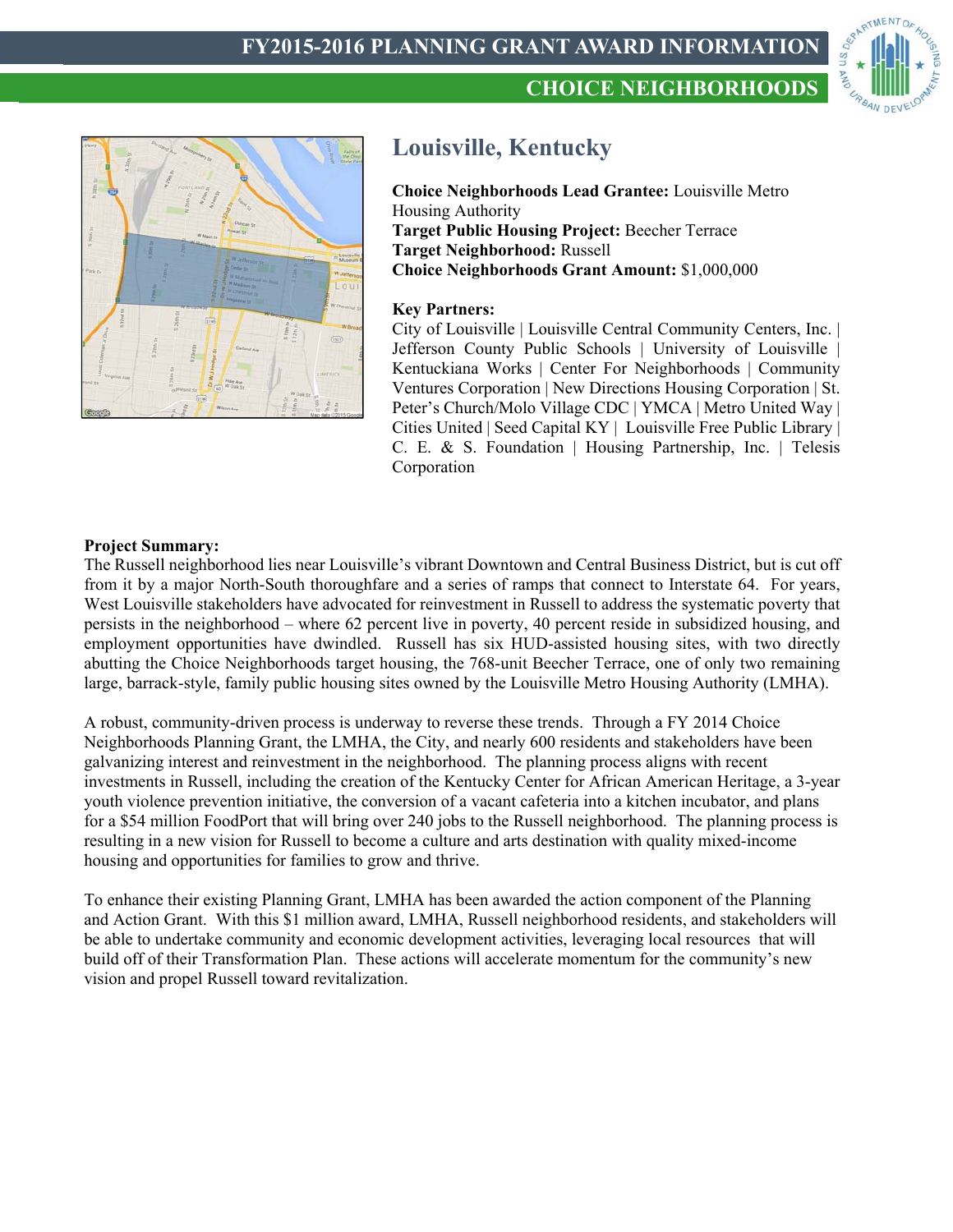





# **Nashville, TN**

**Choice Neighborhoods Lead Grantee:** Metropolitan Development and Housing Authority **Choice Neighborhoods Co-Grantee:** Martha O'Bryan Center **Target Public Housing Project:** J.C. Napier Homes and Tony Sudekum Homes **Target Neighborhood:** Napier/Sudekum **Choice Neighborhoods Grant Amount:** \$500,000

**Key Partners:** Family and Children's Service | Metro Public Health Department | Metropolitan Nashville Public Schools | Abigail Ministries Incorporated | Belmont University | Nashville Area Chamber of Commerce | Harvest Hands | Neighborhood Health | Napier Community Center | Trevecca Nazarene University | Wayne Reed Christian Child Care Center | Metro Nashville Planning Department

#### **Project Summary:**

Despite being located less than a mile south of downtown Nashville, today the Napier/Sudekum neighborhood is isolated from many of the opportunities the city offers. The construction of Interstate 40, which forms the neighborhood's north and east boundaries, has eroded its connection to the rest of the city. The neighborhood is a USDA-designated food desert. More than 72 percent of neighborhood residents live in poverty and its elementary school, Napier Elementary, is among the city's lowest performing schools. Many neighborhood buildings are severely distressed, including the two public housing projects targeted by the grant – the 378-unit J.C. Napier Homes and the 443-unit Tony Sudekum Homes.

Although the Napier/Sudekum neighborhood faces multiple challenges, it also has many assets that can be used to promote future growth. The neighborhood has engaged residents, a strong African-American heritage, and a variety of community facilities, including a public library, community center, and health clinic. Additionally, with downtown Nashville and the nearby Wedgewood-Houston neighborhood experiencing rapid growth, private investors have begun to show interest in Napier/Sudekum.

Through the Choice Neighborhoods Planning Grant, the Metropolitan Development and Housing Agency, the Martha O'Bryan Center, and an inclusive group of residents and community stakeholders will create a plan to capitalize on the neighborhood's location and foster future growth. The Envision Napier/Sudekum team will develop a strategy for how to revitalize the Napier and Sudekum housing developments, both of which are part of HUD's Rental Assistance Demonstration program. The plan will also identify how to create new commercial spaces and remove barriers for residents. The planning team will aim to establish their neighborhood as a mixed-income, mixed-use community that welcomes, supports and improves opportunities for new and existing residents.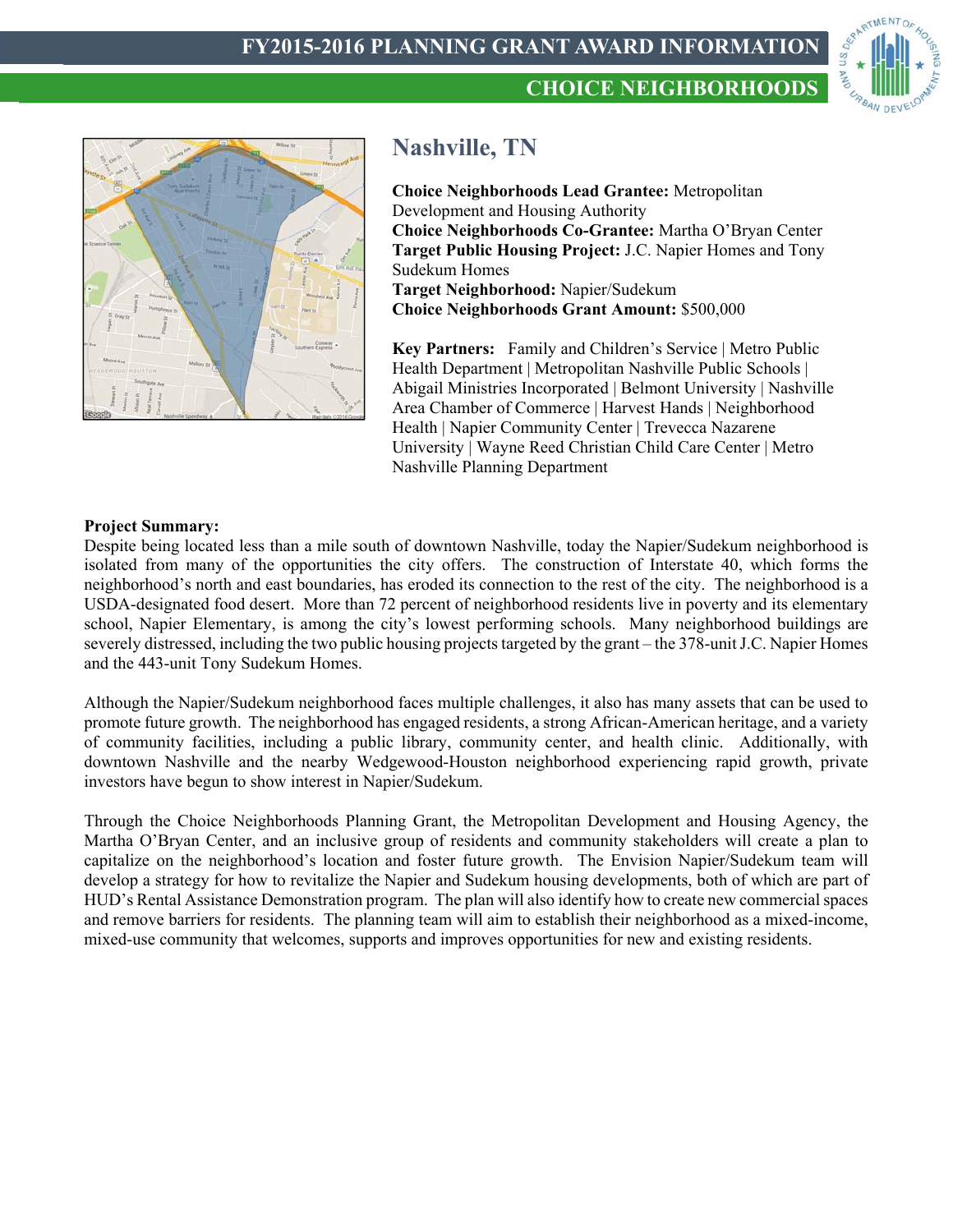



# **Newport News, Virginia**

**Choice Neighborhoods Lead Grantee:** City of Newport News **Choice Neighborhoods Co-Grantee:** Newport News Redevelopment and Housing Authority **Target Public Housing Project:** Ridley Place **Target Neighborhood:** Marshall/Ridley **Choice Neighborhoods Grant Amount:** \$500,000

**CHOICE NEIGHBORHOODS**

## **Key Partners:**

Habitat for Humanity | Boys and Girls Club | Peninsula Health District | Virginia Department of Health | Newport News Public Schools | Newport News Shipbuilding | Newport News Economic and Industrial Development Authority | Wallace Roberts & Todd

#### **Project Summary:**

Located in the southeast of Newport News, the Marshall/Ridley neighborhood is near one of the region's largest job centers, encompassing Newport News Shipbuilding, the Navy, and the Port Authority. Historically, Marshall/Ridley was a vibrant, middle class neighborhood that was home to many shipbuilders and administrators. Between the 1950s and 1960s, however, the neighborhood lost much of its population as families moved to more suburban neighborhoods. Shortly afterwards, large public housing developments were concentrated through urban renewal programs, including the 256-unit, Ridley Place. Then, in the 1980s, construction of Interstate 644 cut the community off from the rest of the city. Currently, half of all neighborhood residents live in poverty and over 21 percent are unemployed.

The City of Newport News, the Newport News Redevelopment and Housing Authority (NNRHA), and the Marshall/Ridley community are determined to restore the health and vibrancy of the neighborhood. The City, NNHRA, and other stakeholders have recently established the neighborhood's first grocery store, redeveloped a distressed housing project into 170 new affordable housing units, and created 120 new affordable homeownership units. Marshall/Ridley's neighborhood assets also include its proximity to downtown and the waterfront and its award-winning Achievable Dream magnet school.

Now, a Choice Neighborhoods Planning Grant has been awarded to the City of Newport News and NNHRA to guide the community's efforts. The Planning Grant award will enable the City and NNHRA to create a community-driven vision and plan for Marshall/Ridley. The planning process will come at a critical juncture, as state and federal government agencies have proposed to widen the nearby Interstate 664. A strong plan for Marshall/Ridley will ensure this investment contributes to the neighborhood's rebirth and aligns with the creation of new mixed-income housing, improvements in neighborhood schools, and a reclaimed sense of community.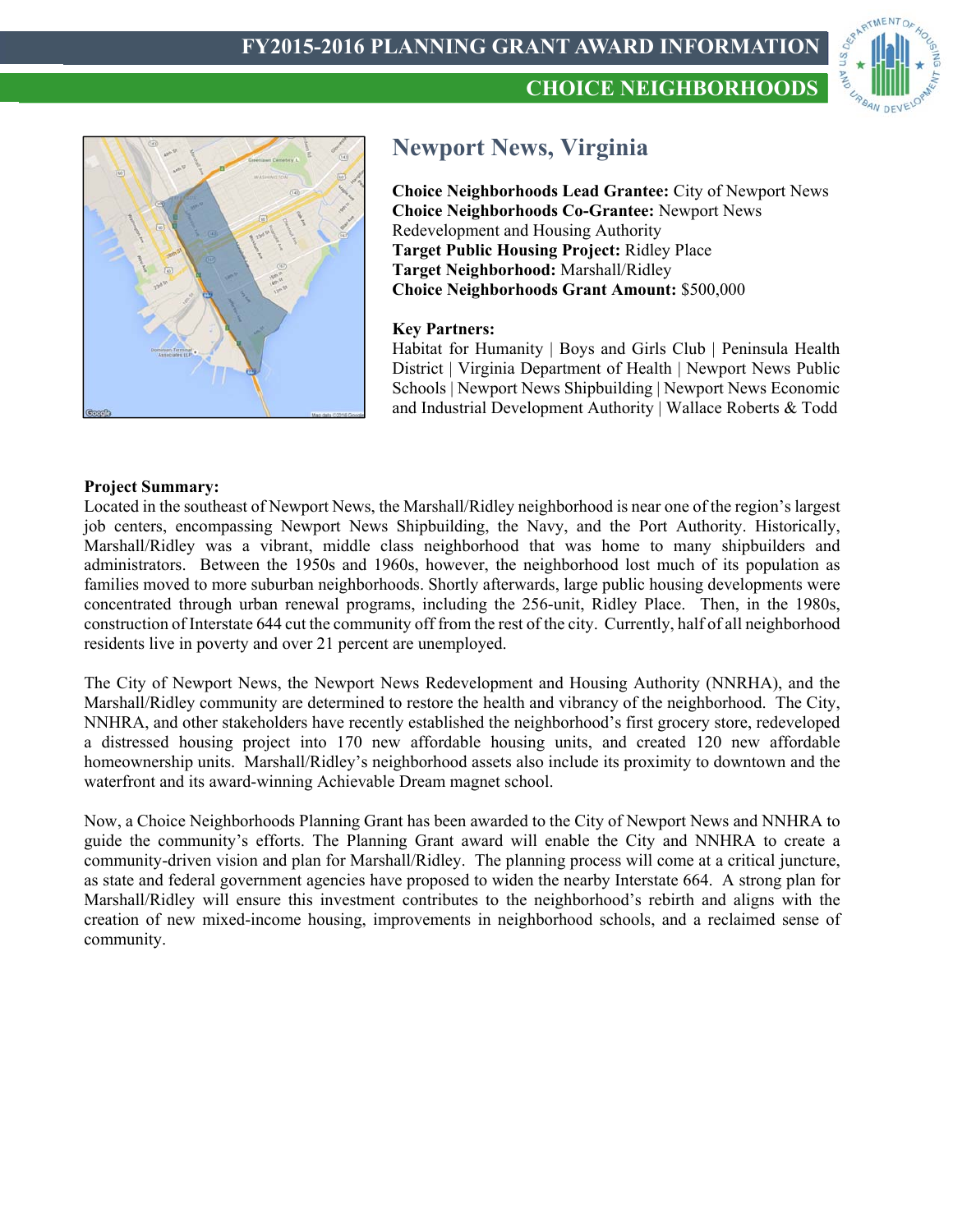





# **Phoenix, Arizona**

**Choice Neighborhoods Lead Grantee:** City of Phoenix **Target Public Housing Projects:** Sidney P. Osborn Homes, A.L. Krohn Homes, and Frank Luke Homes **Target Neighborhood:** Edison-Eastlake **Choice Neighborhoods Grant Amount:** \$1,500,000

## **Key Partners:**

Arizona Department of Housing | LISC Phoenix | Phoenix Revitalization Corporation | Phoenix Elementary School District #1 | St. Luke's Medical Center | Friendly House, Inc. | Public Transit | City Police | City Parks and Recreation | Industrial Development Authority | Maricopa County IDA | Global Green USA

#### **Project Summary:**

Once a thriving center for health and industry, the Edison-Eastlake Community experienced steady decline after the Great Depression. As the economy faltered, businesses closed, and suburban flight and illegal dumping of industrial solvents led to decades of disinvestment. Within this landscape, four large public housing developments were constructed between 1942 and 1963. Three public housing developments – Sidney P. Osborn Homes, A.L. Krohn Homes, and Frank Luke Homes – still stand there today, totaling 577 units and suffering from mold, failing systems, and an isolating design. The neighborhood as a whole struggles with a violent crime rate that is three times that of the City, with 73 percent of residents living in poverty.

Despite these challenges, the Edison-Eastlake Community has the assets needed to generate change. The community is only located about a mile east of downtown Phoenix. St. Luke's Medical Center, and anchor institution in the community, has plans to expand their facilities. The City is redeveloping the fourth former public housing development site into a new mixed-income development and is investing in complete streets for a main commercial corridor. Additionally, in 2008, Valley Metro Light Rail started up in the region and, through an FY2011 HUD Sustainable Communities Grant, kicked off a regional planning process that included the neighborhood's district.

The award of a Choice Neighborhoods Planning and Action Grant will allow the City of Phoenix and its partners to ensure that the Edison-Eastlake neighborhood benefits from, and builds on, the local transit-oriented development opportunities. The City and its partners intend to concentrate on improving resident quality of life, especially in education and health. With the Transformation Plan as a blueprint, the Phoenix Choice Neighborhoods team will be able to use, \$1 million of the Planning and Action Grant to leverage and finance innovative community and economic development activities that will help kick start neighborhood change.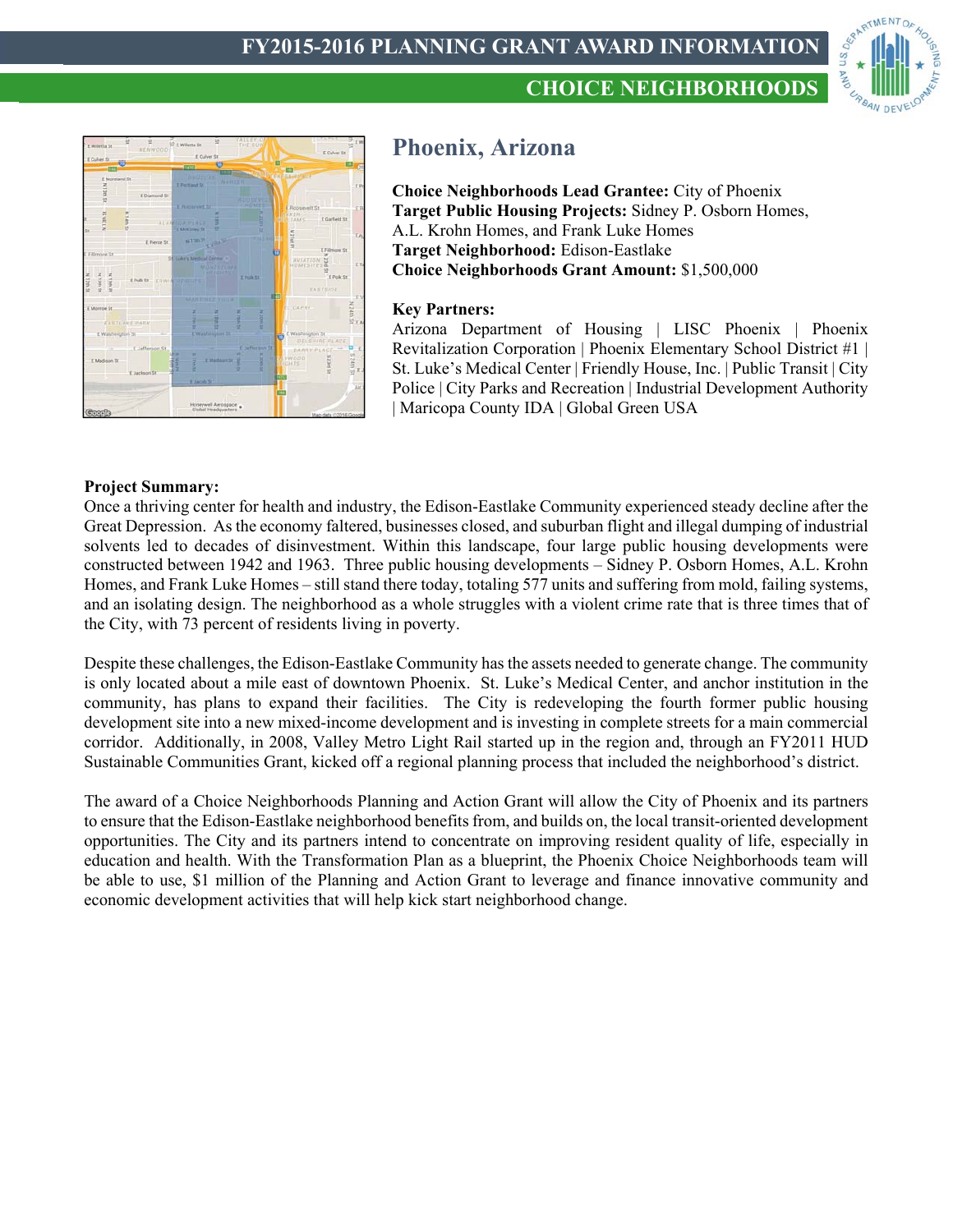



# **Pittsburgh, Pennsylvania**

**Choice Neighborhoods Lead Grantee:** Housing Authority of the City of Pittsburgh **Choice Neighborhoods Co-Grantee:** City of Pittsburgh **Target Public Housing Project:** Bedford Dwellings **Target Neighborhood:** Bedford Dwellings/Hill District **Choice Neighborhoods Grant Amount:** \$500,000

**CHOICE NEIGHBORHOODS**

## **Key Partners:**

Hill House Association | Hill Community Development Corporation | Hill District Consensus Group | Bedford Dwellings Tenant Council | Urban Redevelopment Authority | Carlow University | TREK Development Group | Urban Innovation 21 | Hill District Education Council | Hill District Ministers Alliance

#### **Project Summary:**

Pittsburgh's Hill District is a historic and cultural center of Pittsburgh's African-American community. In the 1920's the Hill District was home to a thriving African-American middle class, and its neighborhoods had vibrant stores, businesses, churches, and jazz clubs – which hosted cultural icons such as Duke Ellington, Ella Fitzgerald, Count Bassie, and Cab Calloway at the New Granada Theater in the 1930s. Built in the 1940s, Bedford Dwellings was the first public housing project constructed in the neighborhood. By 1954, there were nearly 3,500 public housing units in the Hill. Within the next decade, 95 acres of the Hill District were leveled under Urban Renewal programs and the Federal Aid Highway Act in order to build a sports arena. More than 5,000 residents, business and institutes were forced to relocate. This event severely impacted the once vibrant Hill District, resulting in widespread vacant and distressed properties throughout the neighborhood.

Today, the Bedford Dwellings development is in a state of severe distress due to significant structural and design deficiencies. However, this public housing site and the Hill District of Pittsburgh are poised for positive transformation. After decades of neglect, economic dislocation, and abandonment, the Hill District is seeing development pressure push in from Downtown and the Crawford/Lower Hill district on the West and from Oakland (home to the University of Pittsburgh and Carnegie Mellon University) on the east.

With the award of a Choice Neighborhoods Planning Grant, the Housing Authority of the City of Pittsburgh, the City of Pittsburgh, housing residents, community members, and a variety of partners will create a Transformation Plan to revitalize Bedford Dwellings and the surrounding neighborhood. The vision for this planning process is to create a revitalized neighborhood, fully integrated economically, socially, and culturally into the fabric of the City of Pittsburgh. In doing so, the Transformation Plan will result in a blueprint that invest in residents, maximizes development potential, and allows the community to plan for its future.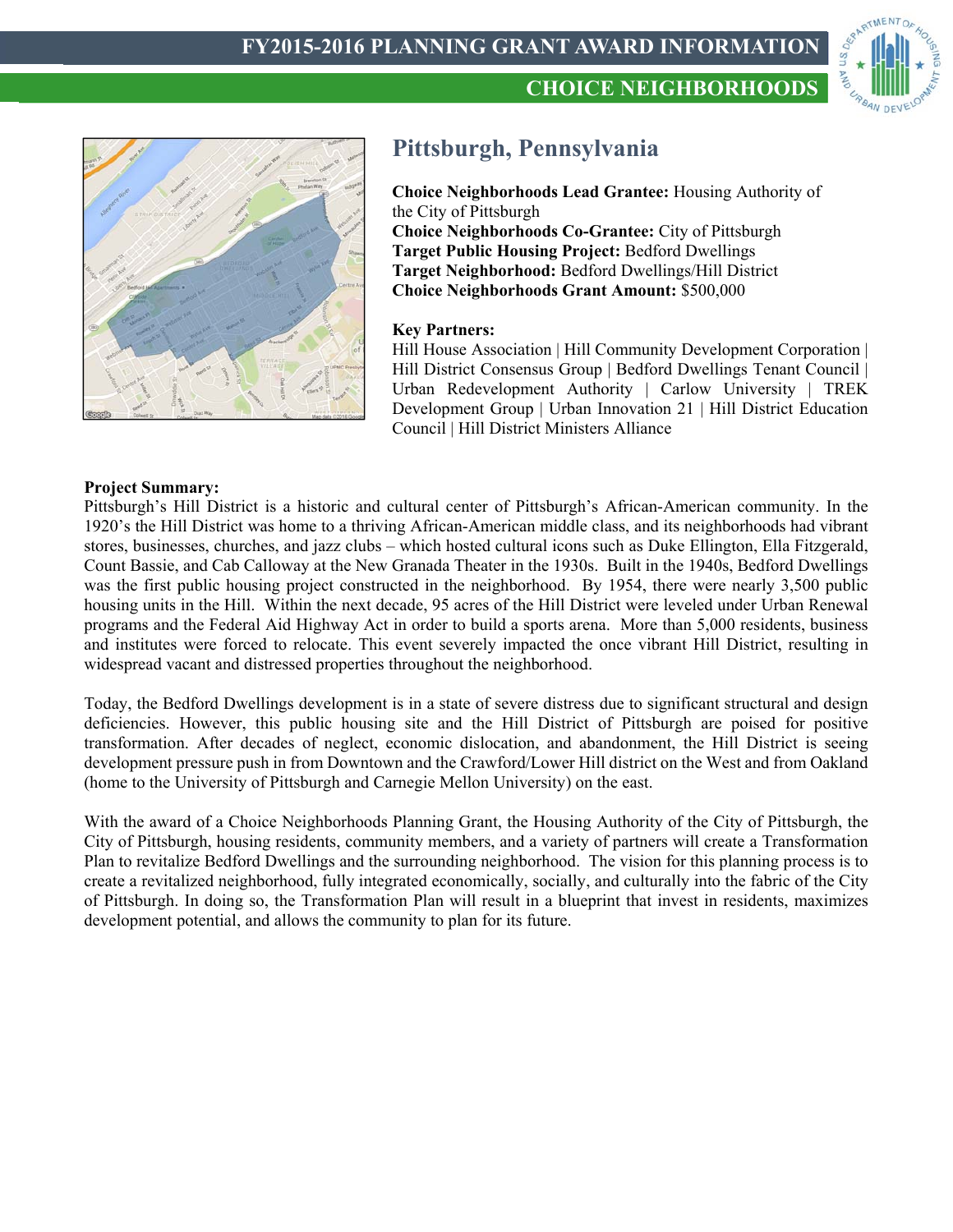



# **Sanford, Florida**

**Choice Neighborhoods Lead Grantee:** Sanford Housing Authority **Choice Neighborhoods Co-Grantee:** City of Sanford **Target Public Housing Project:** Castle Brewer Court (including William Clark Court), Edward Higgins Terrace (including Cowan Moughton Terrace), and Lake Monroe Terrace **Target Neighborhood:** Goldsboro **Choice Neighborhoods Grant Amount:** \$500,000

**CHOICE NEIGHBORHOODS**

## **Key Partners:**

Goldsboro Front Porch Council | EJP Consulting Group | Arlington Properties, Inc. | Career Source Central Florida | Community Legal Services of Mid-Florida | East Central Florida Regional Planning Council | Florida Department of Health in Seminole County | Seminole County Community Development | Seminole County Public Schools | City of Sanford Police Department | University of Central Florida | EJP Consulting Group

## **Project Summary:**

The Goldsboro neighborhood is within walking distance of downtown Sanford but is in many ways miles apart from the city center. Incorporated in 1891 before it was annexed by Sanford, Goldsboro is one of the oldest African-American founded townships in the United States. Over the years, the neighborhood has suffered from limited investment, resulting in a 38 percent vacancy rate, sharp health disparities, and a violent crime that is more than five times that of the City. Goldsboro was also formerly the location of five severely distressed public housing developments, totaling 380 units. These developments were demolished in 2015, leaving nearly 48 acres of land vacant in the heart of Goldsboro.

Despite these barriers, Goldsboro is on the brink of change. Goldsboro is within walking distance to the downtown/waterfront area, as well as the new Sanford SunRail station. Since 2010, the City has invested millions in the neighborhood through street and sidewalk improvements, park and trail enhancements, renovations to the Westside Community Center, and a new police and fire headquarters. For the past 15 years, the Goldsboro Front Porch Council, a  $501(c)(3)$  founded by community members, has leveraged neighborhood investments of over \$5 million and created a robust volunteer program to address housing, neighborhood beautification, economic development, education, youth mentoring, and employment.

The Choice Neighborhoods Planning Grant awarded to the Sanford Housing Authority and the City of Sanford will enable the community and its partners to unlock the full potential of Goldsboro. The planning process will bring together community members and partners in health, public safety, transit, economic development, education, housing, and more to establish a plan for developing mixed-income, transit-oriented housing, visibly improving the neighborhood, and improving the health and well-being of residents.